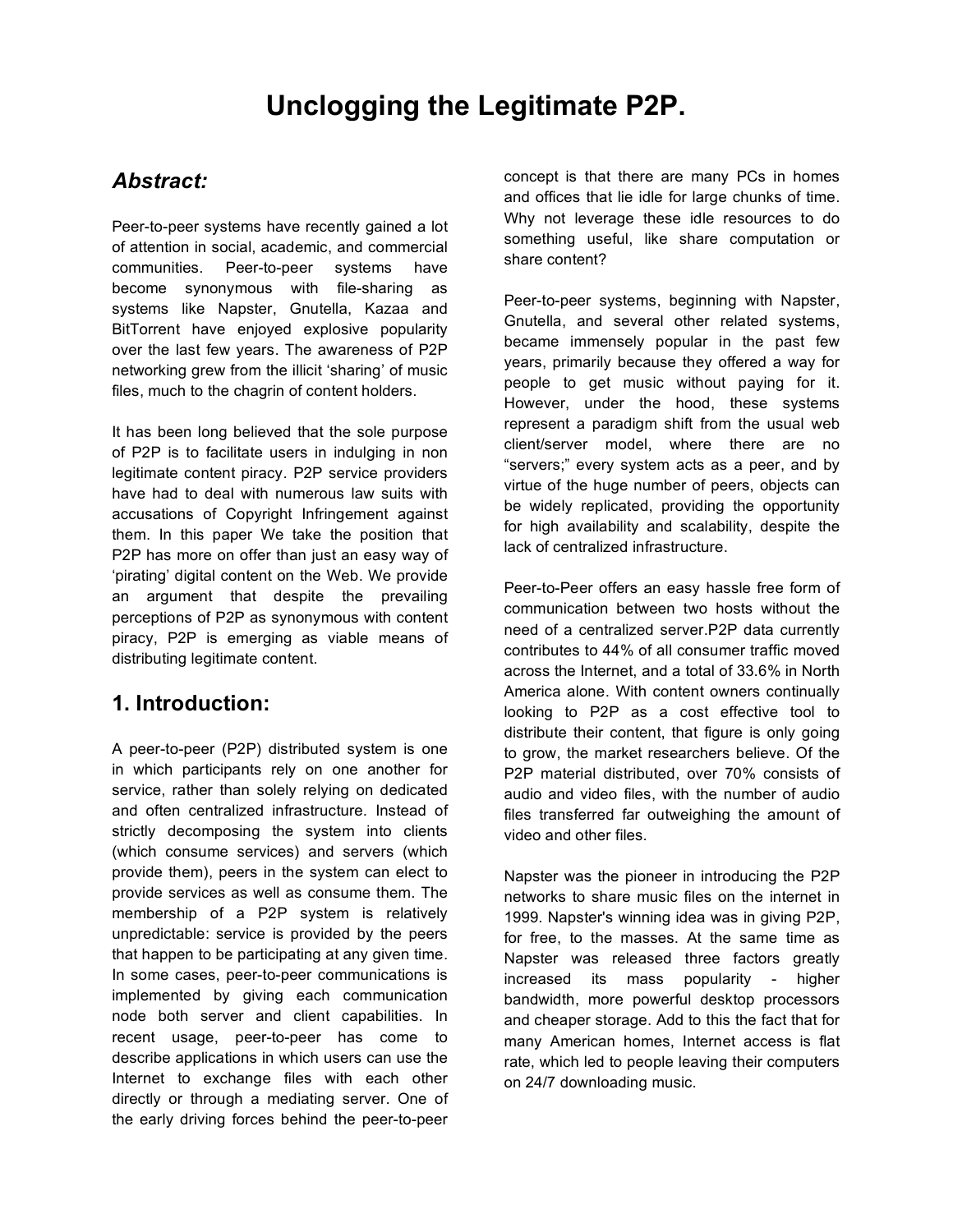However the huge growth of Napster was a great concern for record companies around the world, and on April 13th 2000, nearly one year after its release, Rock Band Metallica sued Napster for copyright infringement following which Napster had to pay 26 million to songwriters and publishers. This was just the beginning of a long series of lawsuits against P2P service providers for copyright infringement which included the lawsuit against Grokster by MGM Inc in which Grokster was held liable for copyright violation by the Supreme Court.

# **2. Argument:**

The nature of digital file-sharing technology inevitably implicates copyright law. First, since every digital file is "fixed" for purposes of copyright law (whether on a hard drive, CD, or merely in RAM), the files being shared generally qualify as copyrighted works. Second, the transmission of a file from one person to another results in a reproduction, a distribution, and possibly a public performance (in the world of copyright law, "public performance" includes the act of transmitting a copyrighted work to the public). To a copyright lawyer, every unauthorized reproduction, distribution, and public performance requires an explanation, and thus file-sharing systems seem suspicious from the outset

The Widespread notion of P2P is that it does not serve any purpose more than just providing illegal digital content on the web. P2P have been often referred to as the 'Bad Boys of Content'. The fundamental reason for this notion is the number of copyright infringement cases against P2P service providers. The effects of this were that P2P have been synonymous with piracy of digital content leading to the widely held perceptions that P2P has little legitimate use.

We, though agree that much of the earlier use of P2P was taken in providing this type of content on the Web, it has moved on from that state in which numerous legitimate P2P uses have been identified and efforts are going to exploit the decentralized, fault tolerant architecture of P2P to provide more legal services in P2P. In

Section 3 we will identify the primary arguments identifying P2P as content provider's folly by providing illegal content and in the following sections describe the legitimate uses of P2P which are on an ascent.

# **3. Counterclaims:**

It is claimed that P2P have little to zero legitimate use and hence came the inferences that P2P equals piracy. The concepts of P2P and Copyrights have been closely related with content providers expressing their concern over illegal distribution of their content on the Web. The lawsuits filed against some major P2P service providers stand a testimony to this fact.

The infamous *A&M Records Inc v Napster Inc* lawsuit exposed the primary short comings of a P2P service in failing to provide legal content much to the annoyance of content providers. Napster provided a platform for users to upload and download music files in a compressed digital format. The plaintiffs were major record companies who saw the potential for this technology to impact their sales, and quickly filed suit against Napster as a "contributory and vicarious copyright infringer." The United States District Court found that Napster had contributed to the infringement of copyrights owned by the plaintiffs. Napster tried to invoke the *betamax* defense which had helped Sony Corp prove its innocence against Universal Studios but this did not help as Napster was held responsible for the violation.

The Second landmark case was that of *MGM Studios, Inc. v. Grokster, Ltd.* in which the Supreme Court unanimously held that defendant P2P file sharing companies Grokster and Streamcast (maker of Morpheus) could be sued for inducing copyright infringement for acts taken in the course of marketing file sharing software. The plaintiffs were a consortium of 28 of the largest entertainment companies (led by Metro-Goldwyn-Mayer studios). The case has been called the most important copyright infringement case in decades. Following this, Grokster announced that it would no longer be providing peer-to-peer service to its users.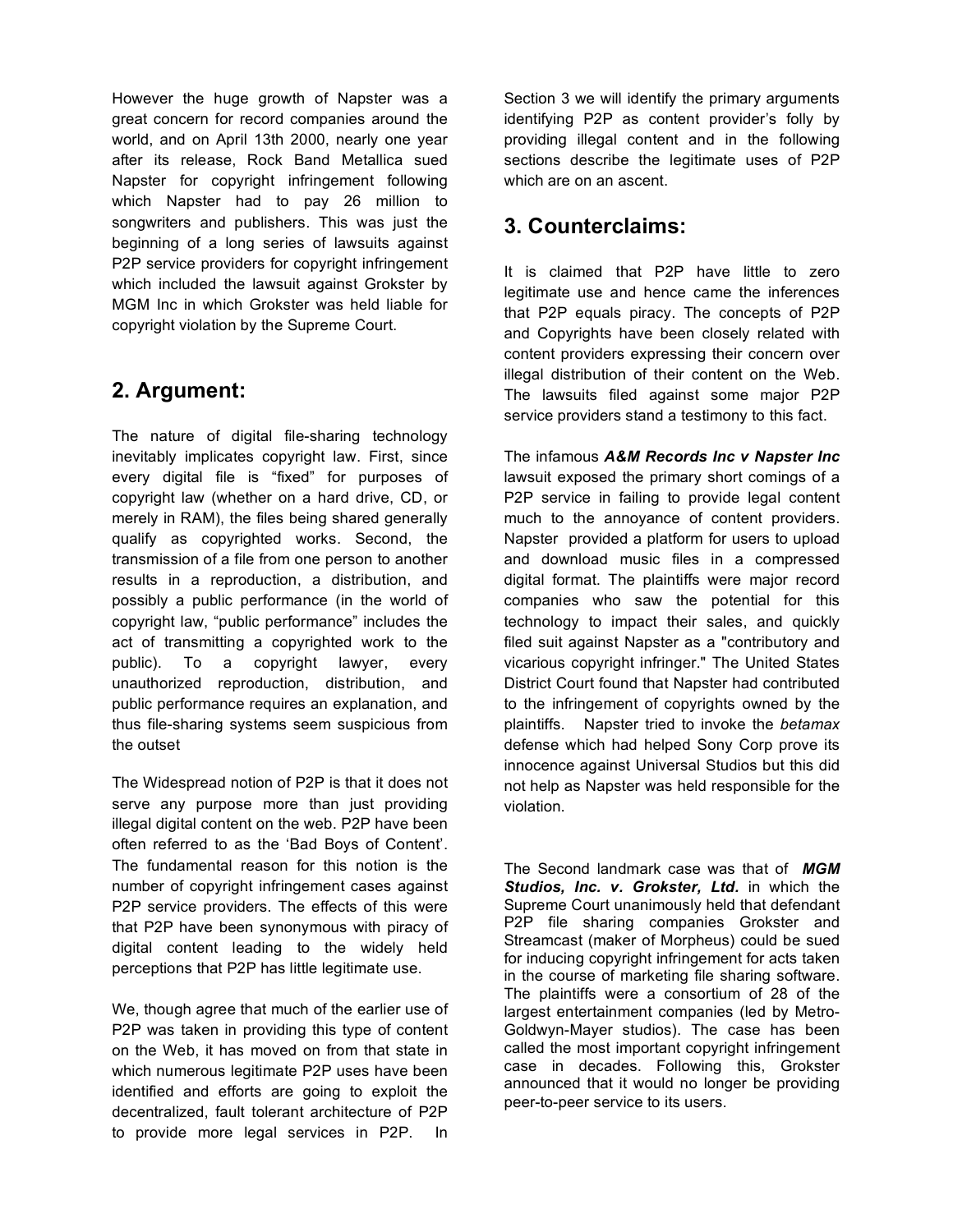For a long time now, P2P service providers have been on the edge treading a fine line between legitimacy and piracy. A study conducted by the Multimedia Intelligence group state that among all of the internet traffic 44% is P2P and almost all of it is illegal. Even in North America P2P traffic, which is mostly illegal constitutes 33% of the total internet traffic. These are astounding figures which indicate that P2P technology has been flourishing despite the numerous copyright infringement cases that P2P have had to deal with.

A new study conducted by MCPS-PRS Alliance and Big Champagne, an online media measurement company, claims that downloading through P2P is 'entrenched'. Researchers analyzed the downloading of Radiohead's new album InRainbows – which was made freely available through an official website. Some 2.3 million people downloaded Radiohead's latest album from BitTorrent sources - during the two months it was *legally* available for *free*. Not only did many more fans illegally download the album than those who bought it in shops, they downloaded it from illegal P2P and torrent sites like Pirate Bay than from the official Radiohead site. The authors of the study concluded that legal free will be trumped by illegal free. It further goes on to say that *illegal* is now entrenched, it's habitual and the business faces an uphill struggle to change that.

The future of peer-to-peer file-sharing and related technologies is entwined, for better or worse, with copyright law. If the early legal skirmishes yield any lesson for P2P developers, it is that an appreciation of the legal environment should be part of any development effort from the beginning, rather than bolted on at the end. The question to ask is whether P2P file sharing illegal? The answer would be that it is not illegal. It is the illegal use of the technology which is the problem. So, efforts have been going on in order to exploit the legal uses of P2P. With the increasing number of P2P applications that have caught the attention of the users in legitimate uses, the situation is changing with the legal applications of the technology becoming more prominent. Legitimate Peer-to-Peer is on the

rise. This forms the basis for us not to support the view that Peer-to-Peer has no legitimate use.

# **4. Legitimate P2P, Current Scenario:**

The purpose and drive towards building legal P2P has been on a rise. With more content providers realizing the importance of P2P in providing content at a low price, an increasing number of legitimate uses of P2P have come forward. P2P is "starting to see a lot more legitimate uses," says Frank Dickson of MultiMedia Intelligence. The Company's new report on P2P growth projects an astounding 400 percent increase in such Internet traffic over the next five years. But more surprising than the growth rate, which has been in decline now for some time, is the fact that it's P2P's lawful uses that are seeing the biggest growth.

For small content providers, especially companies involved in video, paying for a content delivery network can eat up a significant chunk of revenue. Done right, P2P distribution can save valuable cash for these providers, which is why the study predicts that Legal P2P will grow 10 times faster than the illicit ones. It can be argued that of this is due to the "law of small numbers"; P2P's legal uses (transferring Linux ISO files, etc.) have always been dwarfed by its usefulness as a distribution mechanism for music and now video content. Thus, when legal applications begin to boom, it's much easier for them to rack up big percentage numbers. But there is definitely a trend emerging which might someday see Legal P2P just eclipse its Illegal cousin. Figure 1 is the graphical representation comparing the amount of Legal and Illegal P2P traffic. This shows a decrease in Illegal P2P applications and an increase in the legal peer-topeer based on which arguments have been made that Legal P2P will drive the growth of the internet in the next five years.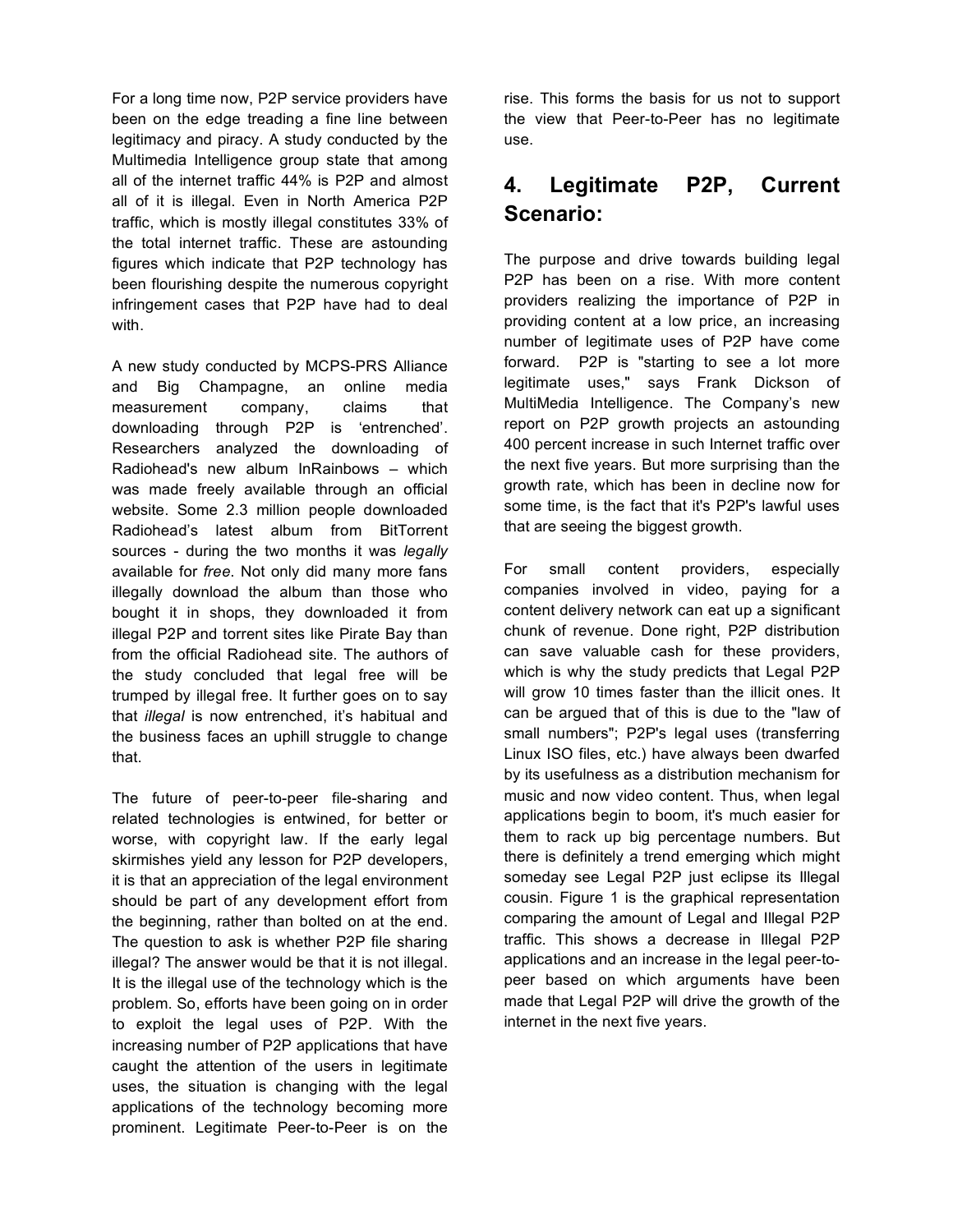



P2P systems have a number of good properties that make them very attractive. These include:

- Scalability
- Low server requirements
- Fast deliveries from nearby nodes
- Cost effectiveness
- Enables Push Video-on-Demand

One interesting characteristic of P2P networks is their adaptability, e.g. they dynamically absorb load as demand rises. As an example, P2P provides an ideal distribution platform for the growing number of independent artists seeking a cost-effective channel for delivery.

Researchers have defined structured peer-topeer (p2p) overlays such as CAN [1], Chord [2], Pastry [3] and Tapestry [4] provide a selforganizing substrate for large-scale p2p applications. Unlike earlier systems, these have been subject to more extensive analysis and more careful design to guarantee scalability and efficiency. Also, rather than being designed specifically for the purpose of sharing unlawful music, these systems provide a powerful platform for the construction of a variety of decentralized services, including network storage, content distribution, web caching, searching and indexing, and application-level multicast. Structured overlays allow applications to locate any object in a probabilistically bounded, small number of network hops, while requiring per-node routing tables with only a small number of entries. Moreover, the systems are scalable, fault-tolerant and provide effective load balancing.

Corporations are looking at the advantages of using P2P as a way for employees to share files without the expense involved in maintaining a

centralized server and as a way for businesses to exchange information with each other directly.

### **5. Efforts to unclog Legitimate P2P:**

Example 1: Velocix

Velocix is described by vendor CacheLogic as a multiprotocol P2P-based media delivery platform that could revolutionize legitimate peer-to-peer traffic. Velocix is a system of local caching, whereby popular high-volume files are stored at various locations relatively close to where they are needed.

The idea is that agreements could be signed with content distributors, such as movie studios or software vendors, and Internet service providers, enabling large files to be stored with Velocix and distributed locally when requested. For very large files, this could cut transmission costs for the ISPs significantly. This could also encourage customers to download copyrightprotected content rather than unlicensed versions.

Example 2: BitTorrent acquires the studio distribution deal

Warner Bros. Entertainment Group agreed to use BitTorrent's peer-to-peer system to distribute movies and television shows, including "Dukes of Hazzard" and "Babylon 5," beginning 2006. Warner Bros. is the first major entertainment company to embrace BitTorrent's distribution system, which has been widely used to illegally swap copies of copyright movies.

The agreement is also believed to be the first Hollywood distribution deal for any of the filesharing technology companies, which include eDonkey or Kazaa. Financial terms were not disclosed. "In the past, San Francisco-based BitTorrent was falsely perceived to be the video equivalent of Napster", said Ashwin Navin, the company's president. "BitTorrent never maintained a network to help people exchange copyright material and has gone to lengths to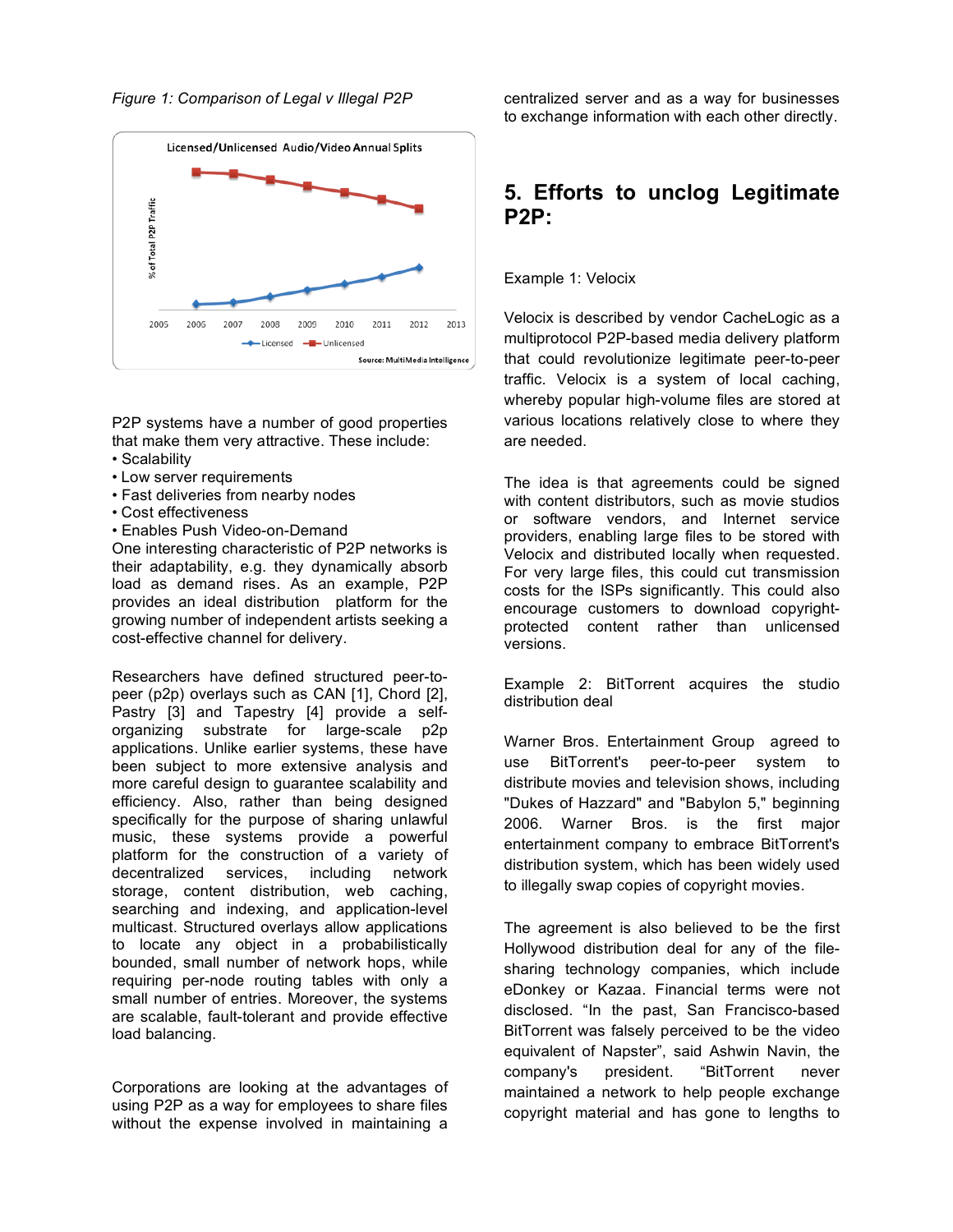separate the company from law breakers", he said.

Example 3: Snocap deal with Warner Bros.

Snocap, the company founded by the creator of the original Napster services that incited the explosion of free music on P2P networks, signed a licensing deal with Warner Music Group in 2005. The deal gives the fledgling company access to the catalogs of all four major music labels, as it had already inked deals with Sony BMG, Universal Music and EMI Group.

Snocap created a music registry system based on fingerprinting technology to identify and track music within a P2P network. That system was designed to make sure that copyright holders- labels, publishers, and artists--get paid. Snocap did not determine how much everyone gets paid and how much a consumer pays to use the service--that falls to the services and copyright holders themselves.

#### Example 4: Qtrax launch

Qtrax, a service launched in January 2008, is the world's first free and legal peer-to-peer (P2P) digital music site. Music lovers can discover new music and legally download full-length, highquality versions of their favorite songs while compensating both the artists and the record labels through non-intrusive and relevant advertising. Qtrax has the unparalleled support of the major record labels like EMI and SonyBMG, and all of their respective publishing divisions. LTDnetwork Inc, a division of Brilliant Technologies Corporation, developed Qtrax and its components.

#### Example 5: P4P

P4P, or Proactive network Provider Participation for P2P, is a method for internet service providers (ISPs) and peer-to-peer (P2P) software to optimize peer-to-peer connections. P4P proponents say that it can save ISP significant costs, and that using local connections also speeds up download times for P2P downloaders by 45%.The P4P working group has participants from the ISP,

Movie/Content, & P2P industries. It is focused on helping ISPs handle the demands of large media files and enabling legal distribution.

# **5. Legitimate uses of P2P:**

A significant number of Legal P2P uses have been identified in the efforts which use the underlying simple decentralized architecture of peer-to-peer. The examples of Peer-to-Peer technology being put to legal use are as follows:

1. Bibster: A project that aims to assist researchers in managing, searching, and sharing bibliographic metadata (e.g., from BibTeX files) in a peer-to-peer network. The advantage of the system is it provides the possibility to search on a distributed peer-topeer network using Semantic Web technologies. It provides an easy way to share data with other researchers. The Bibster client on its own (e.g. disconnected from the P2P network) will already provide added value to its users as it will give researchers an overview and search facilities of his/her own bibliography data.

2. Blizzard Entertainment: Distributes World of Warcraft game updates using Blizzard Downloader (a combination BitTorrent/HTTP client). The Blizzard Downloader allows users to download large files using a peer-to-peer protocol. Each person downloading the file will offer a portion of their upload bandwidth to allow other users to download the same file.

3. bt.etree.org: This site is provided by the etree.org community for sharing the live concert recordings of trade friendly artists using the BitTorrent Client. Downloaders get pieces of the fileset from the original server, and from anyone else who is downloading. The more people there are downloading the same thing, the lower the burden on the central server, and the faster everyone's downloads get, due to sharing with each other.

4. Gutenberg: The CD and DVD Project: Uses BitTorrent to distribute CD and DVD image files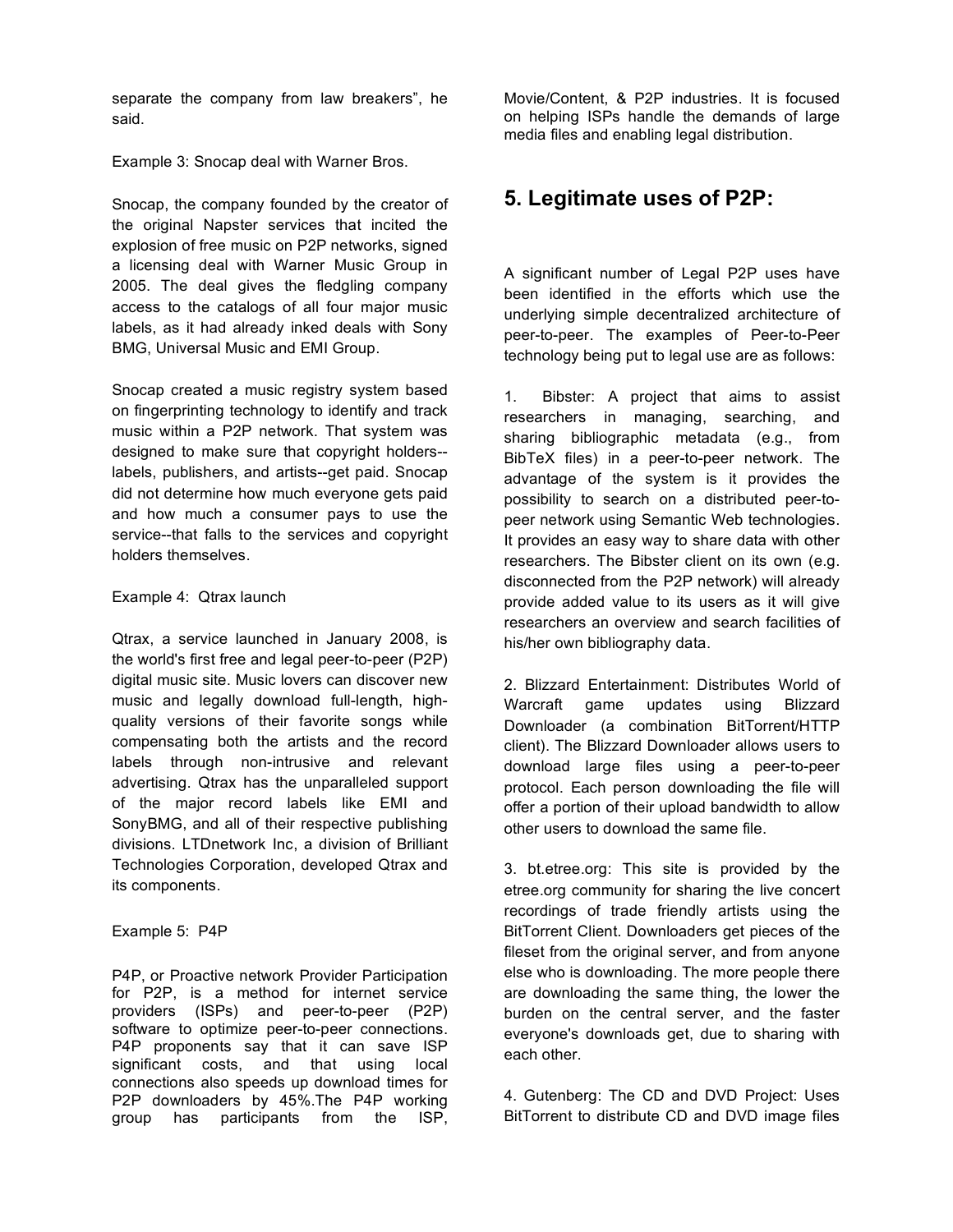(ISO files). Project Gutenberg encourages the use of P2P for sharing its eBooks. All Project Gutenberg eBooks may be freely shared, printed, and modified, within the limitations of the "small print" trademark license in each eBook.

5. Ibiblio: An online library and archive that provides BitTorrent access to its content. Osprey is a peer-to-peer enabled content distribution system. A metadata management system for software and document collections enables local and distributed searching of materials. Items are available for download directly via URL or indirectly via the BitTorrent peer-to-peer protocol.

6. Joost: A P2P Internet TV client which uses Peer-to-peer to provide content to its users.

7. Librivox: Distributes audio recordings of books that are in the public domain via BitTorrent.

8. LinuxTracker: A free linux download resource using BitTorrent.

9. NASA's Visible Earth Project: A catalog of NASA images and animations of our home planet using BitTorrent to facilitate file transfer.

10. Skype: Uses a P2P telephony network.

11. VMware's Virtual Appliance Marketplace: Offers a catalog of pre-built VMs that can be freely shared, made by members of the VM community.

12. Music Industry: The music industry which has long been at locked horns with the peer-topeer service providers, actually uses those same file sharing networks to research about the most popular bands around, and are even using that data to convince record stations to push certain bands. A company called BigChampagne monitors the various file sharing services, to include quite a few major labels

.

# **6. Guidelines for the legitimate P2P Developers:**

The future of peer-to-peer file-sharing and related technologies is entwined, for better or worse, with copyright law. An appreciation of the legal environment should be a part of the development process of P2P. Is this section we provide some guidelines that could help the P2P developers in to realize the potential threats and ways to prevent them.

1. The developers should take care that they don't make and store any copies. The strength of Peer-to-Peer architecture is that actual resources shared need not pass through a central server. Care should be taken where caching or similar activities are concerned.

2. Total control or total anarchy:

In the wake of recent decisions on indirect copyright liability, it appears that copyright law has foisted a binary choice on P2P developers: either build a system that allows for thorough monitoring and control over user activities, or build one that makes such monitoring and control completely impossible.

3. Identifying the substantial non-infringing uses: Almost all peer-to-peer systems can be used for many different purposes, some of which the creators themselves fail to appreciate. So create a platform that lends itself to many uses. Actively, sincerely, and enthusiastically promote the non-infringing uses of your product.

#### 4. Do not promote infringing uses:

Do not promote any infringing uses. Be particularly careful with marketing materials and screenshot illustrations

5. Disaggregate functions**:**

Separate different functions and concentrate your efforts on a discrete area. In order to be successful, peer-to-peer networks will require products to address numerous functional needs—search, namespace management, security, dynamic file redistribution—to take a few examples. There's no reason why one entity should try to do all of these things. In fact, the creation of an open set of protocols, combined